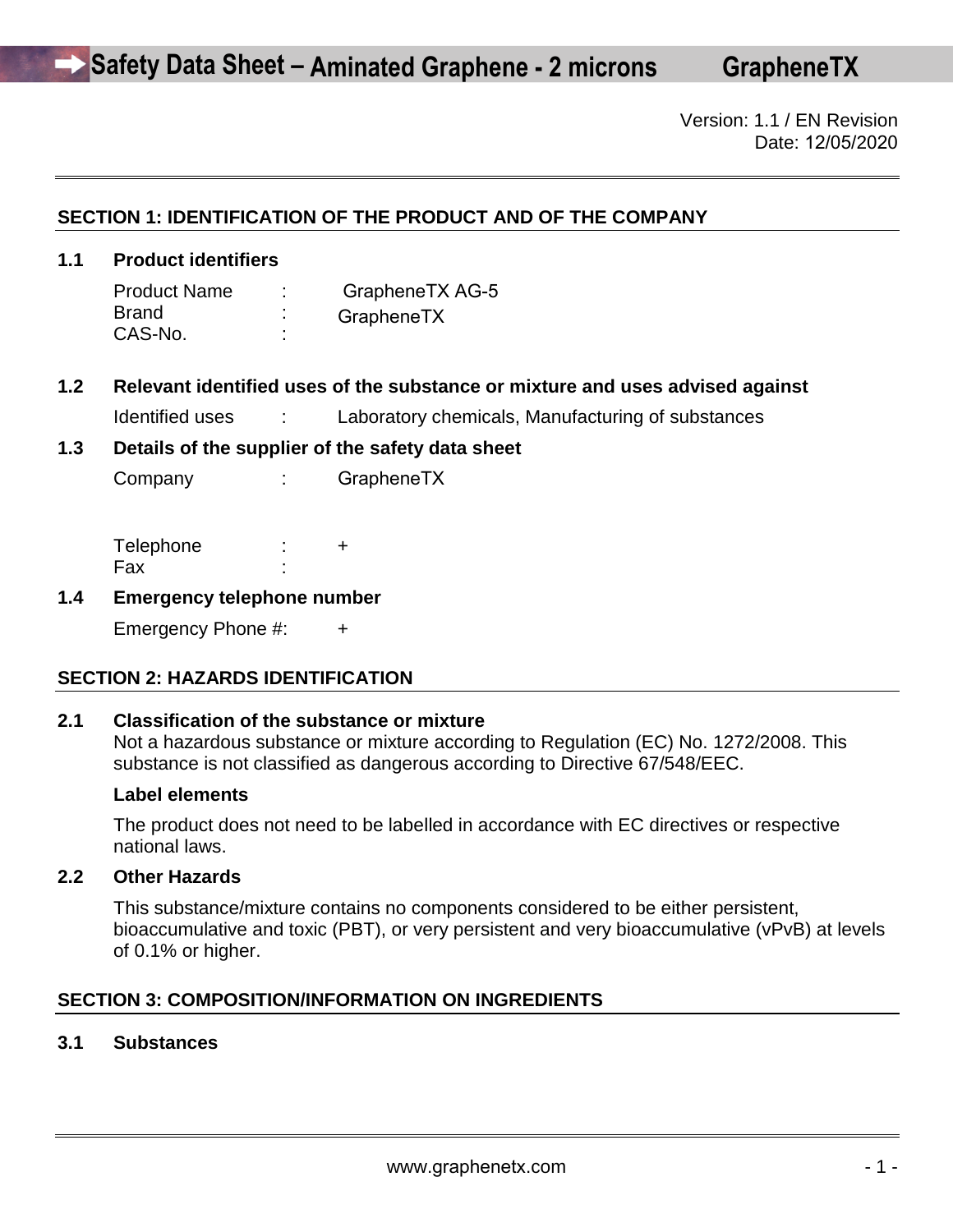| ۰ |         |                 |
|---|---------|-----------------|
| ٠ |         |                 |
|   | N/A     |                 |
|   | AGTX-2P |                 |
|   |         | GrapheneTX AG-2 |

# **SECTION 4: FIRST AID MEASURES**

#### **4.1 Description of first aid measures**

#### **General advice**

Consult a physician. Show this safety data sheet to the doctor in attendance. Move out of dangerous area.

#### **If inhaled**

If breathed in, move person into fresh air. If not breathing, give artificial respiration. Consult a physician.

#### **In case of skin contact**

Flush eyes with water as a precaution.

#### **If swallowed**

Never give anything by mouth to an unconscious person. Rinse mouth with water. Consult a physician.

- **4.2 Most important symptoms and effects, both acute and delayed**  To the best of our knowledge, the chemical, physical, and toxicological properties have not been thoroughly investigated.
- **4.3 Indication of any immediate medical attention and special treatment needed**  No data available

# **SECTION 5: FIREFIGHTING MEASURES**

**5.1 Extinguishing media** 

#### **Suitable extinguishing media**

Use water spray, alcohol-resistant foam, dry chemical or carbon dioxide.

- **5.2 Special hazards arising from the substance or mixture**  Carbon oxides, Nitrogen dioxide.
- **5.3 Advice for firefighters**  Wear self-contained breathing apparatus for firefighting if necessary.
- **5.4 Further information**  No data available

# **SECTION 6: ACCIDENTAL RELEASE MEASURES**

#### **6.1 Personal precautions, protective equipment and emergency procedures**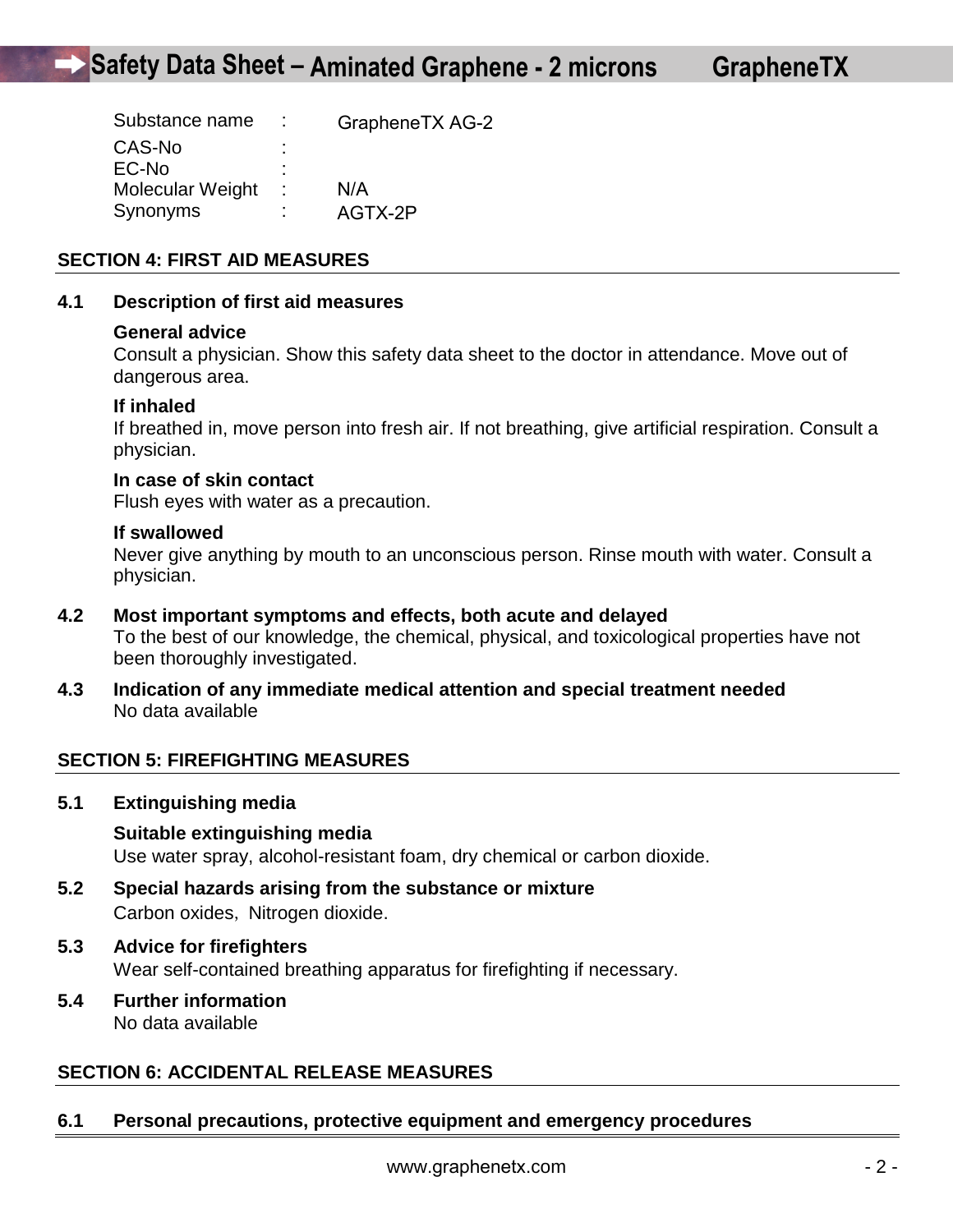# **Safety Data Sheet – Aminated Graphene - 2 microns**

Use personal protective equipment. Avoid dust formation. Avoid breathing vapours, mist or gas. Ensure adequate ventilation. Evacuate personnel to safe areas. Avoid breathing dust.

For personal protection see section 8.

**6.2 Environmental precautions** 

No special environmental precautions required.

- **6.3 Methods and materials for containment and cleaning up**  Pick up and arrange disposal without creating dust. Sweep up and shovel. Keep in suitable, closed containers for disposal.
- **6.4 Reference to other sections**  For disposal see section 13.

# **SECTION 7: HANDLING AND STORAGE**

#### **7.1 Precautions for safe handling**

#### **Suitable extinguishing media**

Avoid contact with skin and eyes. Avoid formation of dust and aerosols. Provide appropriate exhaust ventilation at places where dust is formed. Normal measures for preventive fire protection. For precautions see section 2.2.

**7.2 Conditions for safe storage, including any incompatibilities**  Keep container tightly closed in a dry and well-ventilated place.

#### **7.3 Specific end use(s)**

Apart from the uses mentioned in section 1.2 no other specific uses are stipulated.

#### **SECTION 8: EXPOSURE CONTROLS/PERSONAL PROTECTION**

#### **8.1 Control parameters**

# **Components with workplace control parameters**

Contains no substances with occupational exposure limit values

# **8.2 Exposure controls**

# **Appropriate engineering controls**

Handle in accordance with good industrial hygiene and safety practice. Wash hands before breaks and at the end of workday.

#### **8.3 Personal protective equipment**

#### **Eye/face protection**

Safety glasses with side-shields conforming to EN166 Use equipment for eye protection tested and approved under appropriate government standards such as NIOSH (US) or EN 166(EU).

#### **Skin protection**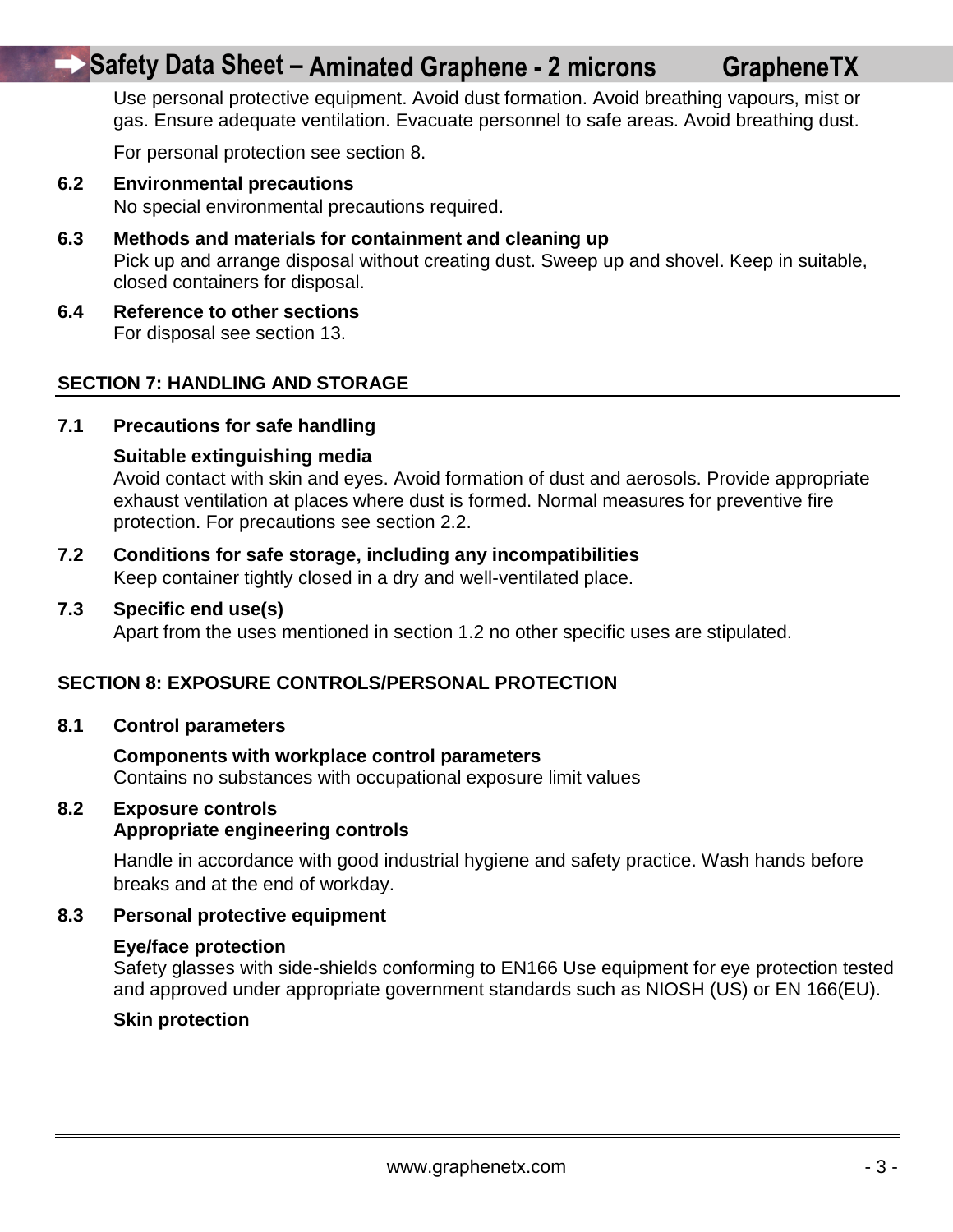Handle with gloves. Gloves must be inspected prior to use. Use proper glove removal technique (without touching glove's outer surface) to avoid skin contact with this product. Dispose of contaminated gloves after use in accordance with applicable laws and good laboratory practices. Wash and dry hands.

#### **Body Protection**

Impervious clothing recommended. The type of protective equipment must be selected according to the concentration and amount of the dangerous substance at the specific workplace.

#### **Respiratory protection**

For nuisance exposures use type P95 (US) or type P1 (EU EN 143) particle respirator. For higher level protection use type OV/AG/P99 (US) or type ABEK-P2 (EU EN 143) respirator cartridges. Use respirators and components tested and approved under appropriate government standards such as NIOSH (US) or CEN (EU).

#### **Control of environmental exposure**

Do not let product enter drains.

# **SECTION 9: PHYSICAL AND CHEMICAL PROPERTIES**

#### **9.1 Information on basic physical and chemical properties**

1) Appearance Form: Solid/Powder Colour: Black 2) Odour Colourless 3) Odour Threshold No data available 4) pH No data available 5) Melting point/freezing point Melting point: 3650°C (6602°F) 6) Initial boiling point and boiling range 7) Flash point Not applicable 8) Evaporation rate No data available 9) Flammability (solid, gas) No data available 10) Upper/lower flammability or explosive **limits** No data available 11) Vapour pressure No data available 12) Vapour density No data available 13) Relative density No data available 14) Water solubility **Insoluble in cold water** 15) Partition coefficient: n- octanol/water No data available 16) Auto-ignition temperature No data available 17) Decomposition temperature No data available 18) Viscosity **No data available** 19) Explosive properties No data available 20) Oxidizing properties No data available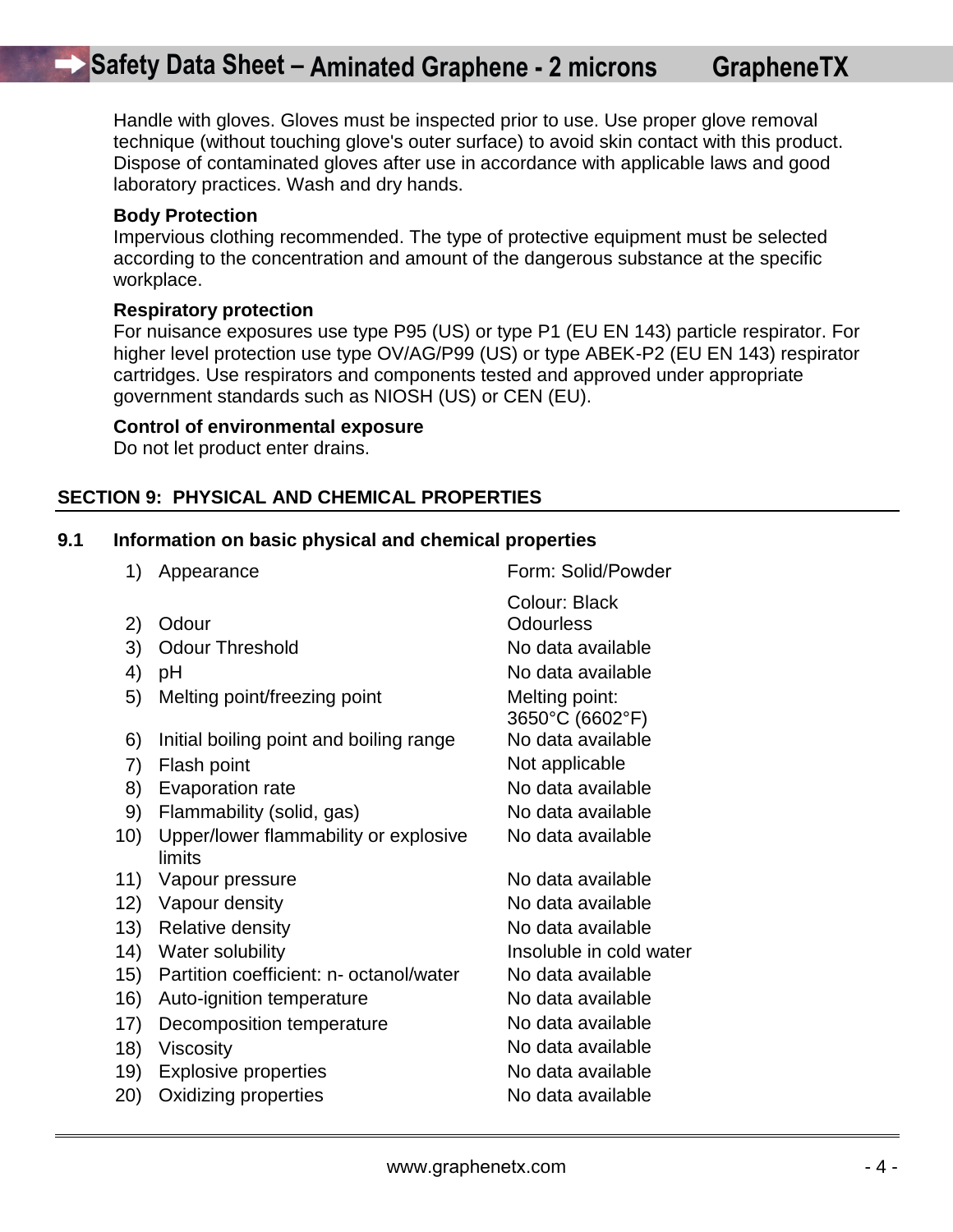# **9.2 Other safety information**

No data available

# **SECTION 10: STABILITY AND REACTIVITY**

- **10.1 Reactivity**  No data available
- **10.2 Chemical stability**  Stable under recommended storage conditions.
- **10.3 Possibility of hazardous reactions**  No data available
- **10.4 Conditions to avoid**  No data available
- **10.5 Incompatible materials**  Strong oxidizing agents
- **10.6 Hazardous decomposition products**  Other decomposition products - No data available

In the event of fire: see section 5.

# **SECTION 11: TOXICOLOGICAL INFORMATION**

#### **11.1 Information on toxicological effects**

**Acute toxicity**  No data available

**Skin corrosion/irritation**  No data available

**Serious eye damage/eye irritation**  No data available

**Respiratory or skin sensitisation**  No data available

**Germ cell mutagenicity**  No data available

#### **Carcinogenicity**

IARC: No component of this product present at levels greater than or equal to 0.1% is identified as probable, possible or confirmed human carcinogen by IARC.

**Reproductive toxicity** 

No data available

**Specific target organ toxicity - single exposure**  Inhalation - May cause respiratory irritation.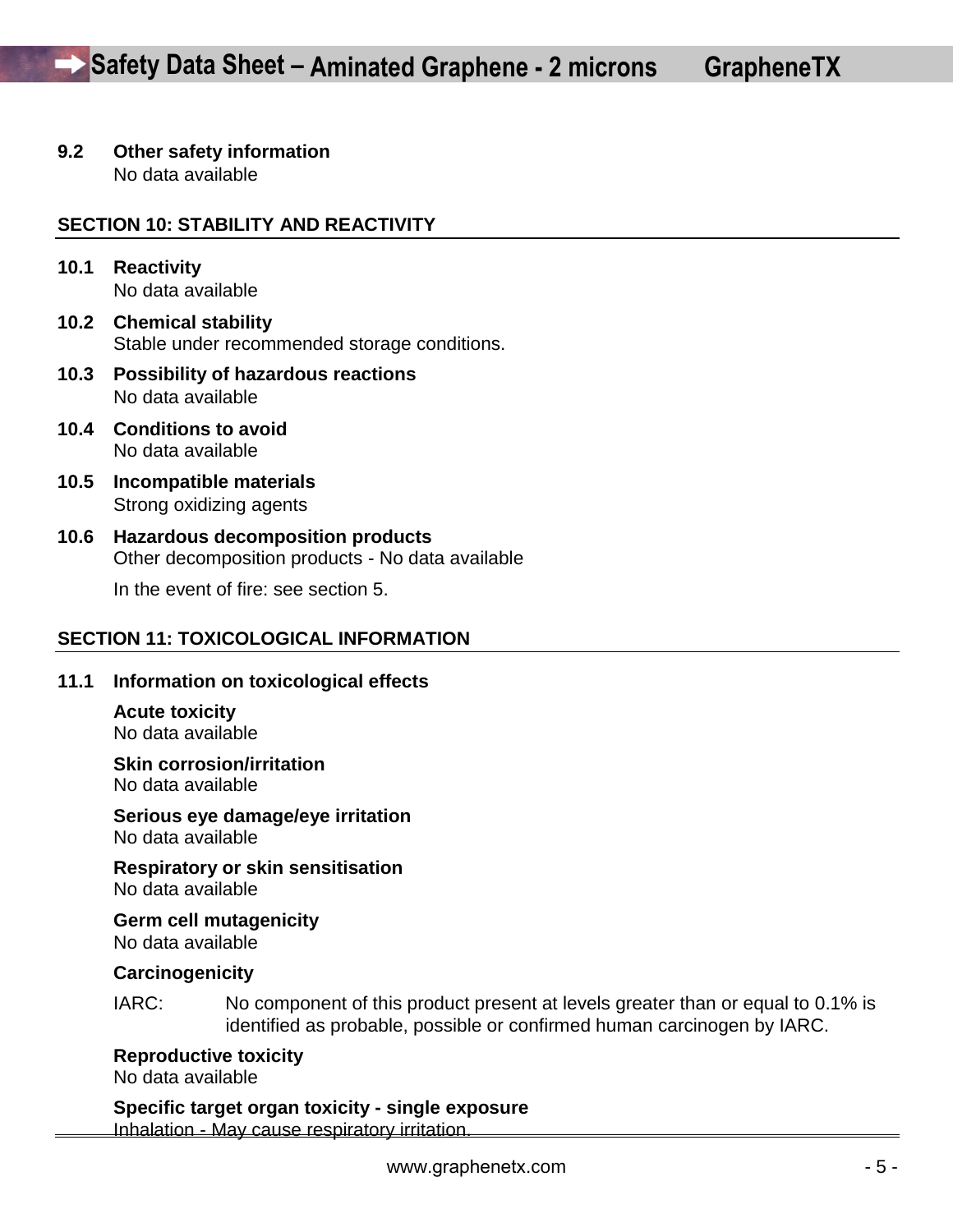# **Safety Data Sheet – Aminated Graphene - 2 microns**

#### **Specific target organ toxicity - repeated exposure**  No data available

**Aspiration hazard** 

No data available

# **Additional Information**

# RTECS: Not available

To the best of our knowledge, the chemical, physical, and toxicological properties have not been thoroughly investigated.

# **SECTION 12: ECOLOGICAL INFORMATION**

**12.1 Toxicity** 

See section 11

- **12.2 Persistence and degradability**  No data available
- **12.3 Bioaccumulative potential**  No data available
- **12.4 Mobility in soil**  No data available

#### **12.5 Results of PBT and vPvB assessment**

This substance/mixture contains no components considered to be either persistent, bioaccumulative and toxic (PBT), or very persistent and very bioaccumulative (vPvB) at levels of 0.1% or higher.

**12.6 Other adverse effects** 

No data available

#### **SECTION 13: DISPOSAL CONSIDERATIONS**

#### **13.1 Waste treatment methods**

#### **Product**

Offer surplus and non-recyclable solutions to a licensed disposal company. Contact a licensed professional waste disposal service to dispose of this material.

#### **Contaminated packaging**

Dispose of as unused product.

### **SECTION 14: TRANSPORT INFORMATION**

#### **14.1 UN number**

ADR/RID: - IMDG: - IMDG: - IATA: -

#### **14.2 UN proper shipping name**

ADR/RID: Not dangerous goods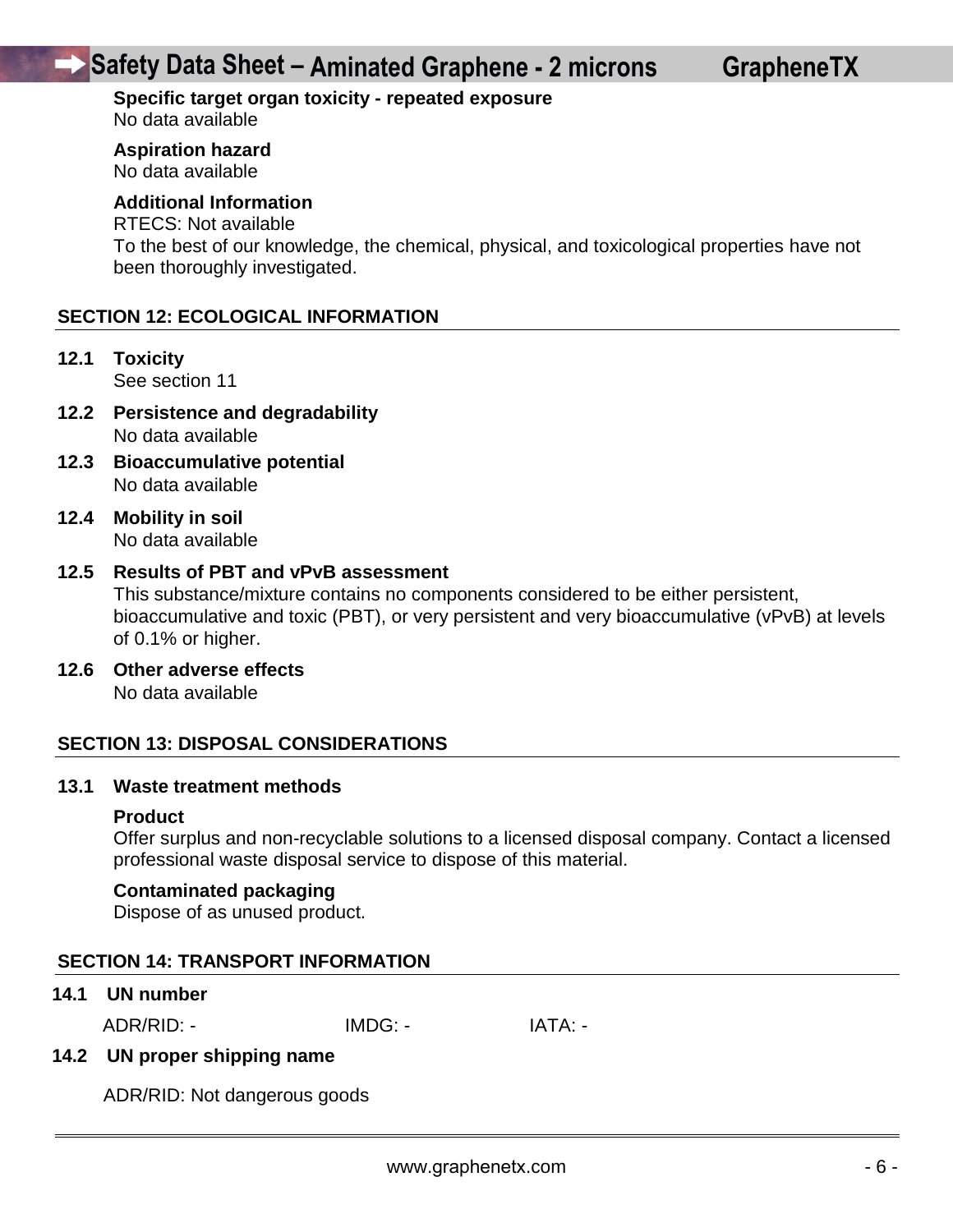|      | Safety Data Sheet - Aminated Graphene - 2 micron        |                                   |           | <b>GrapheneTX</b> |
|------|---------------------------------------------------------|-----------------------------------|-----------|-------------------|
|      | <b>IMDG:</b> Not dangerous goods                        |                                   |           |                   |
|      | IATA: Not dangerous goods                               |                                   |           |                   |
| 14.3 | Transport hazard class(es)                              |                                   |           |                   |
|      | ADR/RID: -                                              | $IMDG: -$                         | IATA: -   |                   |
| 14.4 | <b>Packaging group</b>                                  |                                   |           |                   |
|      | ADR/RID: -                                              | $IMDG: -$                         | IATA: -   |                   |
| 14.5 | <b>Environmental hazards</b>                            |                                   |           |                   |
|      | ADR/RID: N/A                                            | <b>IMDG Marine pollutant: N/A</b> | IATA: N/A |                   |
| 14.6 | <b>Special precaution for user</b><br>No data available |                                   |           |                   |
|      | <b>SECTION 15: REGULATORY INFORMATION</b>               |                                   |           |                   |

This safety datasheet complies with the requirements of Regulation (EC) No. 1907/2006.

- **15.1 Safety, health and environmental regulations/legislation specific for the substance or mixture**  No data available
- **15.2 Chemical Safety Assessment**  No data available

#### **SECTION 16: OTHER INFORMATION**

| <b>HMIS Rating</b><br>Health hazard: | 1 |
|--------------------------------------|---|
| <b>Chronic Health Hazard:</b>        |   |
| Flammability:                        | 0 |
| <b>Physical Hazard:</b>              | 0 |
| <b>NFPA Rating</b>                   |   |
| Health hazard:                       | 1 |
| Fire Hazard:                         | 0 |
| <b>Reactivity Hazard:</b>            | Ω |

**Disclaimer:** GrapheneTX believes that the information in this Safety Data Sheet is accurate and represents the best and most current information available to us. GrapheneTX makes no representations or warranties either express or implied, regarding the suitability of the material for any purpose or the accuracy of the information contained within this document. Accordingly, GrapheneTX will not be responsible for damages resulting from use of or reliance upon this information.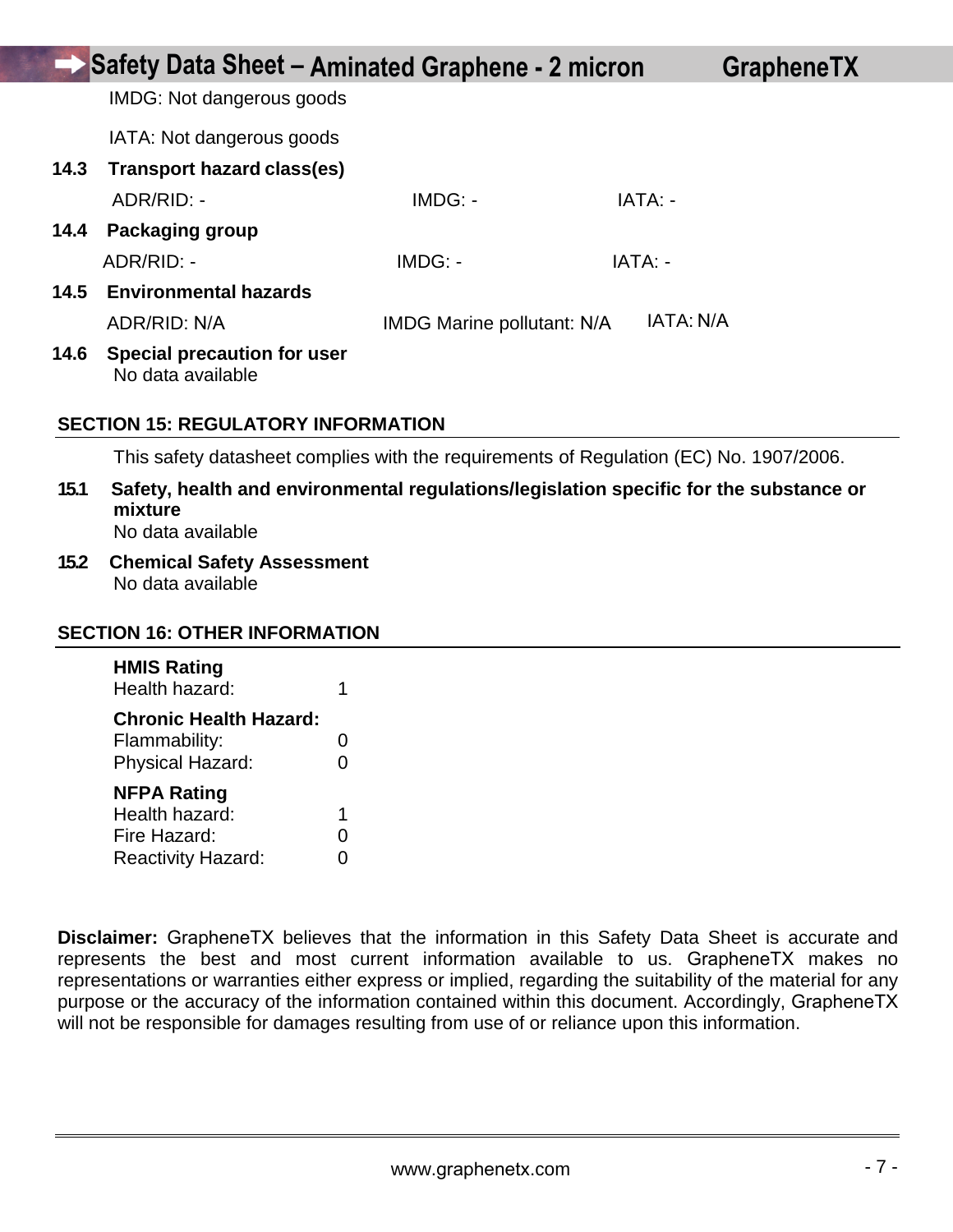**GrapheneTX**

Version: 1.1 / EN Revision Date: 12/05/2020

# **SECTION 1: IDENTIFICATION OF THE PRODUCT AND OF THE COMPANY**

# **1.1 Product identifiers**

Product Name: **Brand** CAS-No. : GrapheneTX AG-5 **GrapheneTX** 

**1.2 Relevant identified uses of the substance or mixture and uses advised against** 

Identified uses : Laboratory chemicals, Manufacturing of substances

#### **1.3 Details of the supplier of the safety data sheet**

Company : GrapheneTX

| Telephone |  |
|-----------|--|
| Fax       |  |

#### **1.4 Emergency telephone number**

Emergency Phone #: +

#### **SECTION 2: HAZARDS IDENTIFICATION**

#### **2.1 Classification of the substance or mixture**

Not a hazardous substance or mixture according to Regulation (EC) No. 1272/2008. This substance is not classified as dangerous according to Directive 67/548/EEC.

#### **Label elements**

The product does not need to be labelled in accordance with EC directives or respective national laws.

#### **2.2 Other Hazards**

This substance/mixture contains no components considered to be either persistent, bioaccumulative and toxic (PBT), or very persistent and very bioaccumulative (vPvB) at levels of 0.1% or higher.

# **SECTION 3: COMPOSITION/INFORMATION ON INGREDIENTS**

#### **3.1 Substances**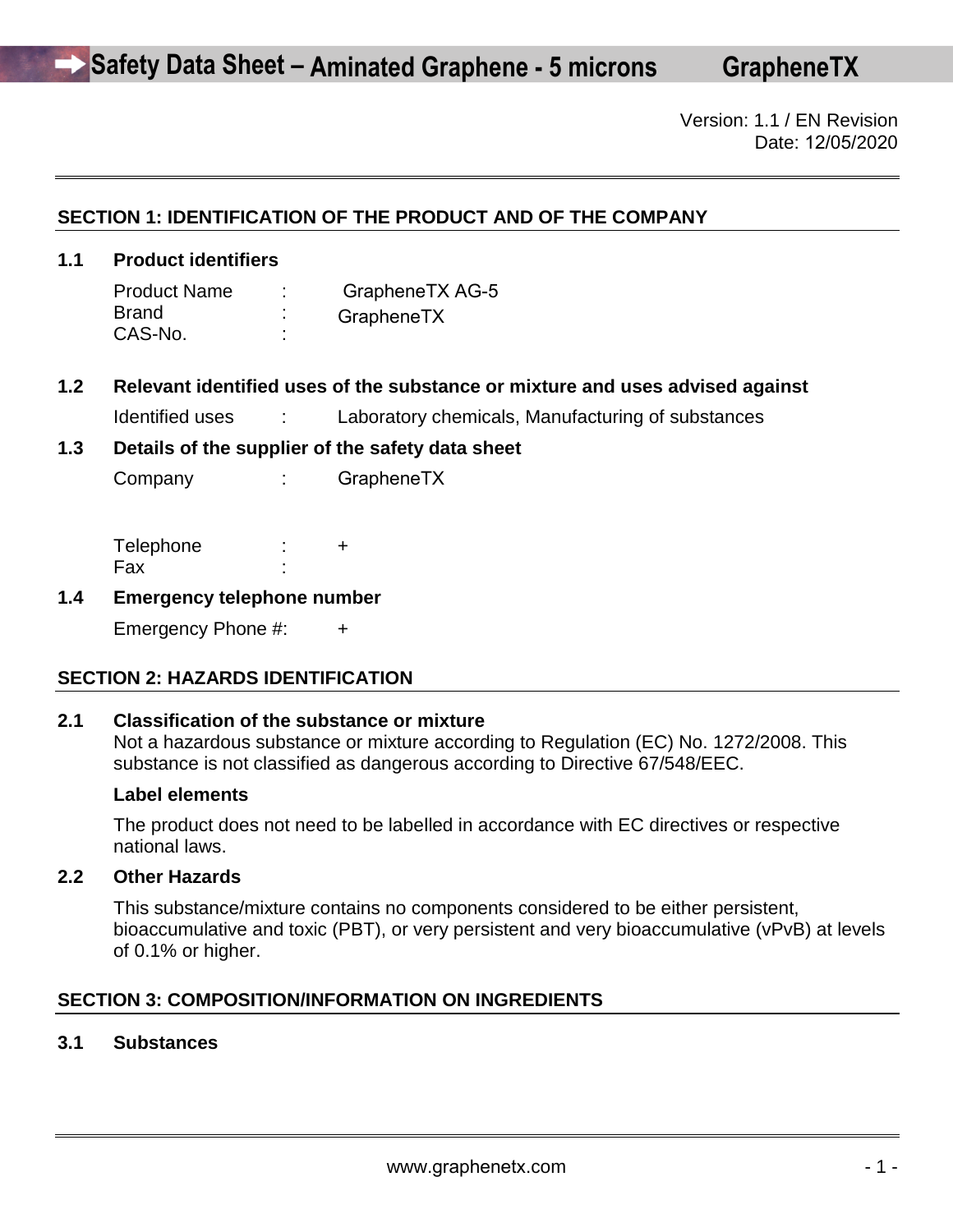| Substance name   |    | GrapheneTX AG-5 |
|------------------|----|-----------------|
| CAS-No           | ٠  |                 |
| EC-No            | ٠  |                 |
| Molecular Weight | ٠. | N/A             |
| Synonyms         |    | $AG-5$          |

# **SECTION 4: FIRST AID MEASURES**

#### **4.1 Description of first aid measures**

#### **General advice**

Consult a physician. Show this safety data sheet to the doctor in attendance. Move out of dangerous area.

#### **If inhaled**

If breathed in, move person into fresh air. If not breathing, give artificial respiration. Consult a physician.

#### **In case of skin contact**

Flush eyes with water as a precaution.

#### **If swallowed**

Never give anything by mouth to an unconscious person. Rinse mouth with water. Consult a physician.

- **4.2 Most important symptoms and effects, both acute and delayed**  To the best of our knowledge, the chemical, physical, and toxicological properties have not been thoroughly investigated.
- **4.3 Indication of any immediate medical attention and special treatment needed**  No data available

# **SECTION 5: FIREFIGHTING MEASURES**

**5.1 Extinguishing media** 

#### **Suitable extinguishing media**

Use water spray, alcohol-resistant foam, dry chemical or carbon dioxide.

- **5.2 Special hazards arising from the substance or mixture**  Carbon oxides, Nitrogen dioxide.
- **5.3 Advice for firefighters**  Wear self-contained breathing apparatus for firefighting if necessary.
- **5.4 Further information**  No data available

# **SECTION 6: ACCIDENTAL RELEASE MEASURES**

#### **6.1 Personal precautions, protective equipment and emergency procedures**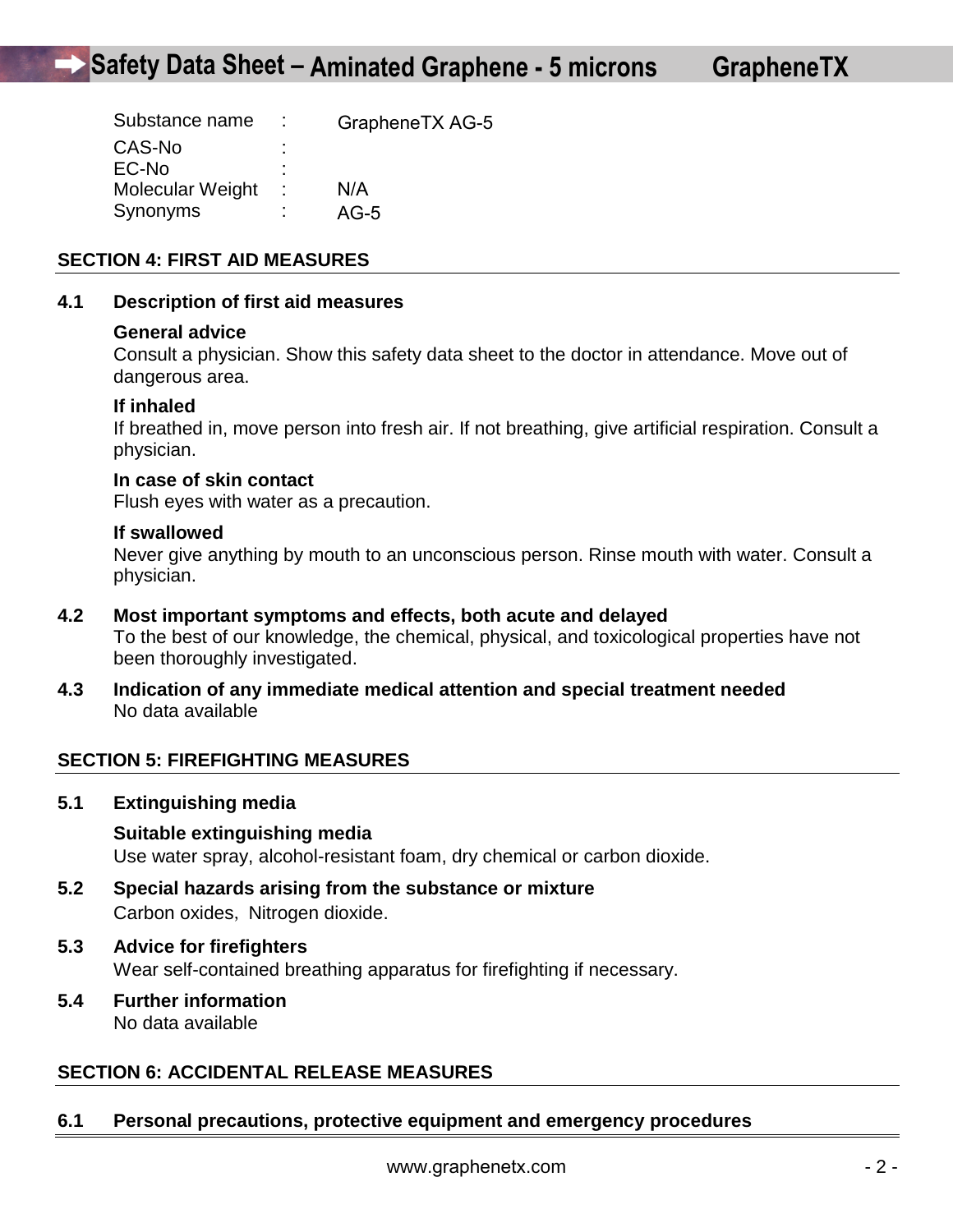# **Safety Data Sheet – Aminated Graphene - 5 microns**

Use personal protective equipment. Avoid dust formation. Avoid breathing vapours, mist or gas. Ensure adequate ventilation. Evacuate personnel to safe areas. Avoid breathing dust.

For personal protection see section 8.

**6.2 Environmental precautions** 

No special environmental precautions required.

- **6.3 Methods and materials for containment and cleaning up**  Pick up and arrange disposal without creating dust. Sweep up and shovel. Keep in suitable, closed containers for disposal.
- **6.4 Reference to other sections**  For disposal see section 13.

# **SECTION 7: HANDLING AND STORAGE**

#### **7.1 Precautions for safe handling**

#### **Suitable extinguishing media**

Avoid contact with skin and eyes. Avoid formation of dust and aerosols. Provide appropriate exhaust ventilation at places where dust is formed. Normal measures for preventive fire protection. For precautions see section 2.2.

**7.2 Conditions for safe storage, including any incompatibilities**  Keep container tightly closed in a dry and well-ventilated place.

#### **7.3 Specific end use(s)**

Apart from the uses mentioned in section 1.2 no other specific uses are stipulated.

#### **SECTION 8: EXPOSURE CONTROLS/PERSONAL PROTECTION**

#### **8.1 Control parameters**

# **Components with workplace control parameters**

Contains no substances with occupational exposure limit values

# **8.2 Exposure controls**

# **Appropriate engineering controls**

Handle in accordance with good industrial hygiene and safety practice. Wash hands before breaks and at the end of workday.

#### **8.3 Personal protective equipment**

#### **Eye/face protection**

Safety glasses with side-shields conforming to EN166 Use equipment for eye protection tested and approved under appropriate government standards such as NIOSH (US) or EN 166(EU).

#### **Skin protection**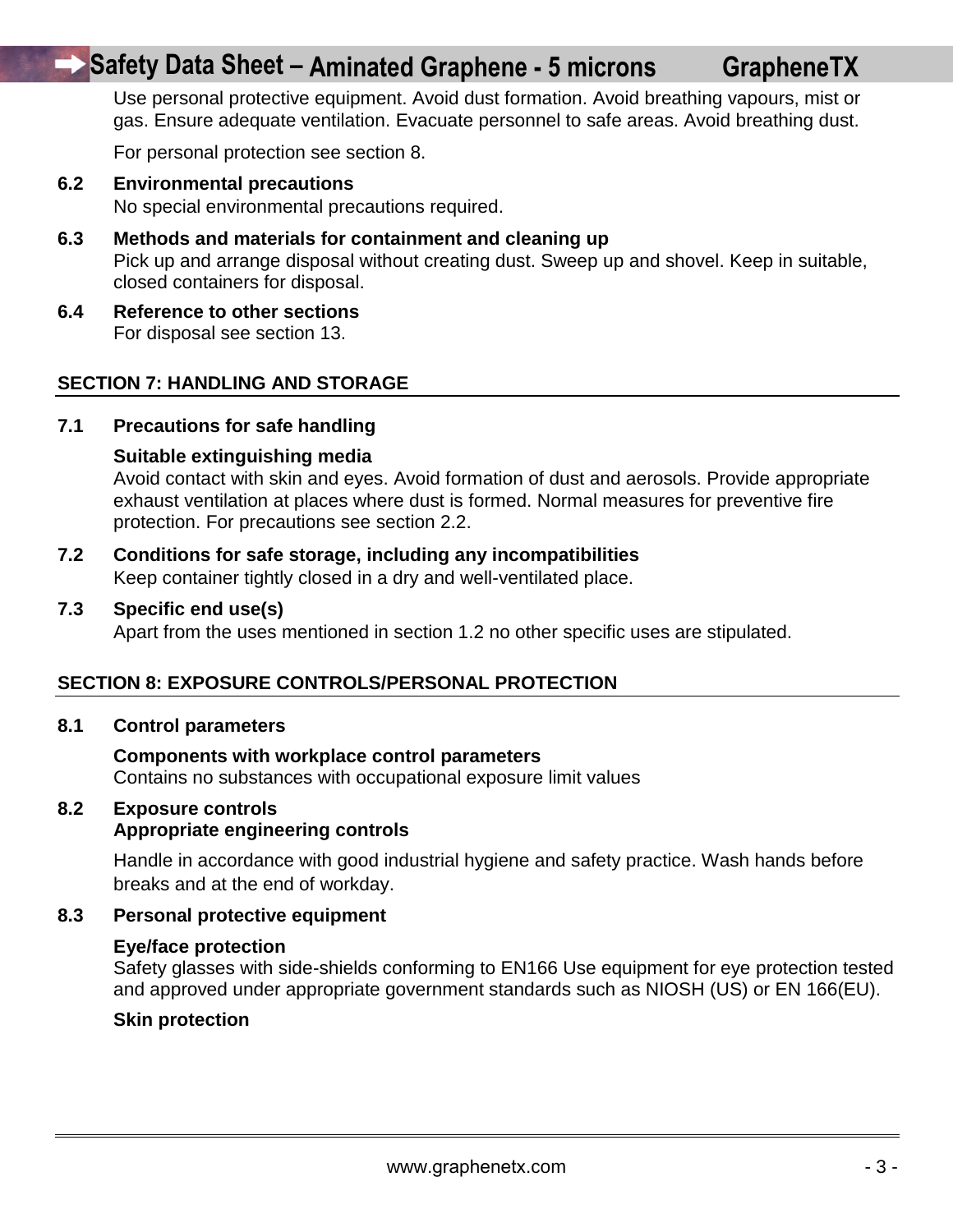Handle with gloves. Gloves must be inspected prior to use. Use proper glove removal technique (without touching glove's outer surface) to avoid skin contact with this product. Dispose of contaminated gloves after use in accordance with applicable laws and good laboratory practices. Wash and dry hands.

#### **Body Protection**

Impervious clothing recommended. The type of protective equipment must be selected according to the concentration and amount of the dangerous substance at the specific workplace.

#### **Respiratory protection**

For nuisance exposures use type P95 (US) or type P1 (EU EN 143) particle respirator. For higher level protection use type OV/AG/P99 (US) or type ABEK-P2 (EU EN 143) respirator cartridges. Use respirators and components tested and approved under appropriate government standards such as NIOSH (US) or CEN (EU).

#### **Control of environmental exposure**

Do not let product enter drains.

# **SECTION 9: PHYSICAL AND CHEMICAL PROPERTIES**

#### **9.1 Information on basic physical and chemical properties**

1) Appearance Form: Solid/Powder Colour: Black 2) Odour Colourless 3) Odour Threshold No data available 4) pH No data available 5) Melting point/freezing point Melting point: 3650°C (6602°F) 6) Initial boiling point and boiling range 7) Flash point Not applicable 8) Evaporation rate No data available 9) Flammability (solid, gas) No data available 10) Upper/lower flammability or explosive **limits** No data available 11) Vapour pressure No data available 12) Vapour density No data available 13) Relative density No data available 14) Water solubility **Insoluble in cold water** 15) Partition coefficient: n- octanol/water No data available 16) Auto-ignition temperature No data available 17) Decomposition temperature No data available 18) Viscosity **No data available** 19) Explosive properties No data available 20) Oxidizing properties No data available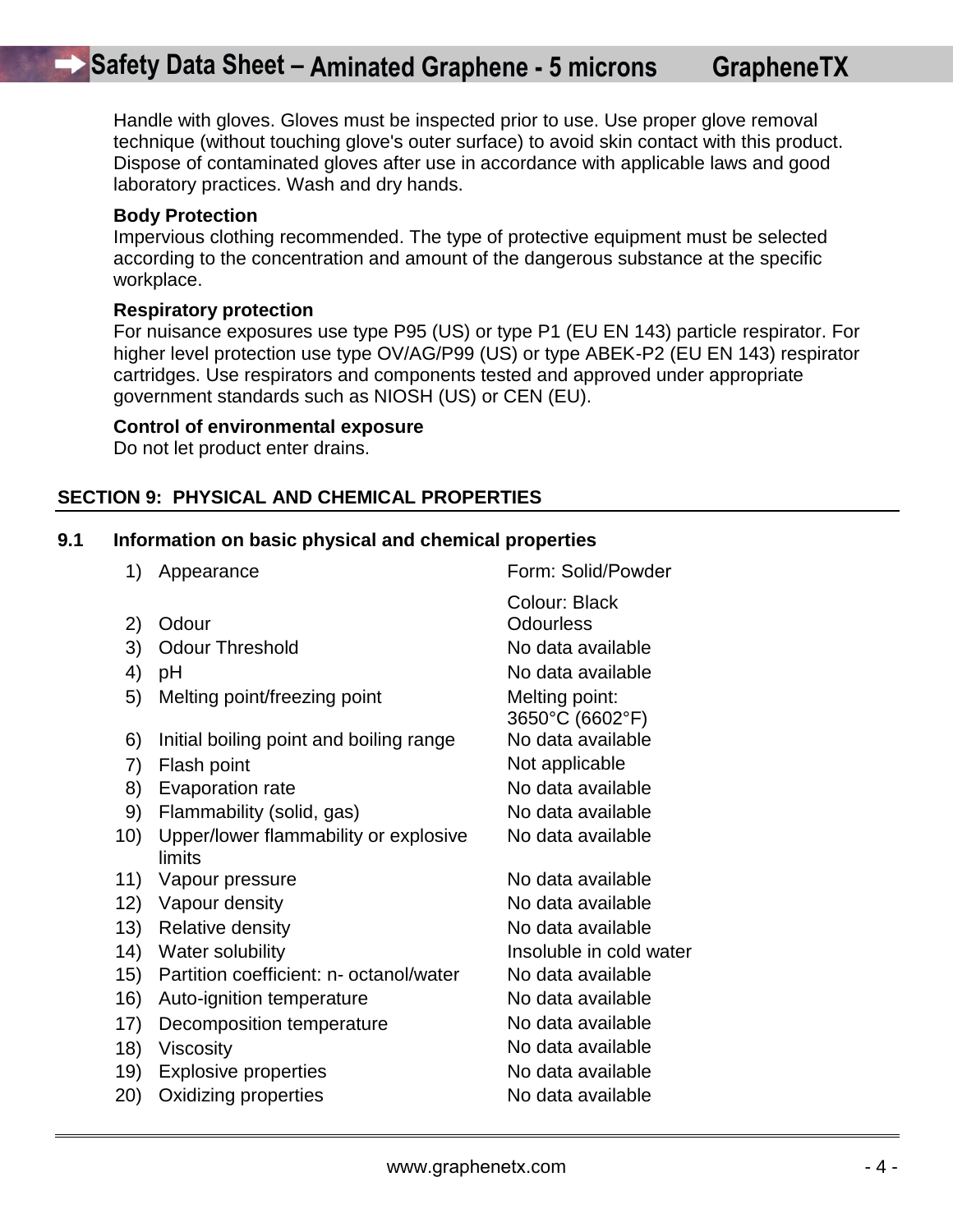# **9.2 Other safety information**

No data available

# **SECTION 10: STABILITY AND REACTIVITY**

- **10.1 Reactivity**  No data available
- **10.2 Chemical stability**  Stable under recommended storage conditions.
- **10.3 Possibility of hazardous reactions**  No data available
- **10.4 Conditions to avoid**  No data available
- **10.5 Incompatible materials**  Strong oxidizing agents
- **10.6 Hazardous decomposition products**  Other decomposition products - No data available

In the event of fire: see section 5.

# **SECTION 11: TOXICOLOGICAL INFORMATION**

#### **11.1 Information on toxicological effects**

**Acute toxicity**  No data available

**Skin corrosion/irritation**  No data available

**Serious eye damage/eye irritation**  No data available

**Respiratory or skin sensitisation**  No data available

**Germ cell mutagenicity**  No data available

#### **Carcinogenicity**

IARC: No component of this product present at levels greater than or equal to 0.1% is identified as probable, possible or confirmed human carcinogen by IARC.

**Reproductive toxicity** 

No data available

**Specific target organ toxicity - single exposure**  Inhalation - May cause respiratory irritation.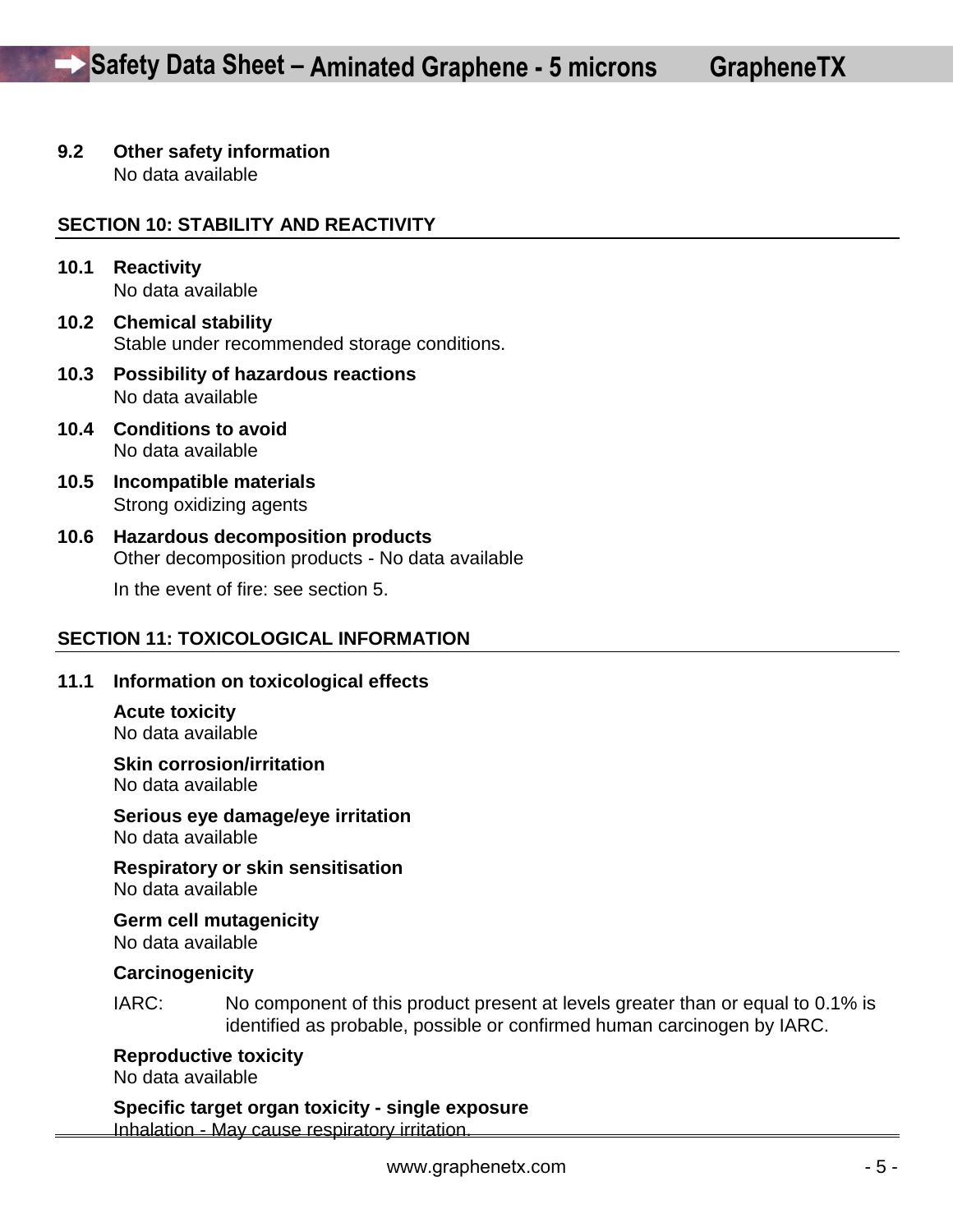# **Safety Data Sheet – Aminated Graphene - 5 microns**

#### **Specific target organ toxicity - repeated exposure**  No data available

**Aspiration hazard** 

No data available

# **Additional Information**

# RTECS: Not available

To the best of our knowledge, the chemical, physical, and toxicological properties have not been thoroughly investigated.

# **SECTION 12: ECOLOGICAL INFORMATION**

**12.1 Toxicity** 

See section 11

- **12.2 Persistence and degradability**  No data available
- **12.3 Bioaccumulative potential**  No data available
- **12.4 Mobility in soil**  No data available

#### **12.5 Results of PBT and vPvB assessment**

This substance/mixture contains no components considered to be either persistent, bioaccumulative and toxic (PBT), or very persistent and very bioaccumulative (vPvB) at levels of 0.1% or higher.

**12.6 Other adverse effects** 

No data available

#### **SECTION 13: DISPOSAL CONSIDERATIONS**

#### **13.1 Waste treatment methods**

#### **Product**

Offer surplus and non-recyclable solutions to a licensed disposal company. Contact a licensed professional waste disposal service to dispose of this material.

#### **Contaminated packaging**

Dispose of as unused product.

### **SECTION 14: TRANSPORT INFORMATION**

#### **14.1 UN number**

ADR/RID: - IMDG: - IMDG: - IATA: -

#### **14.2 UN proper shipping name**

ADR/RID: Not dangerous goods